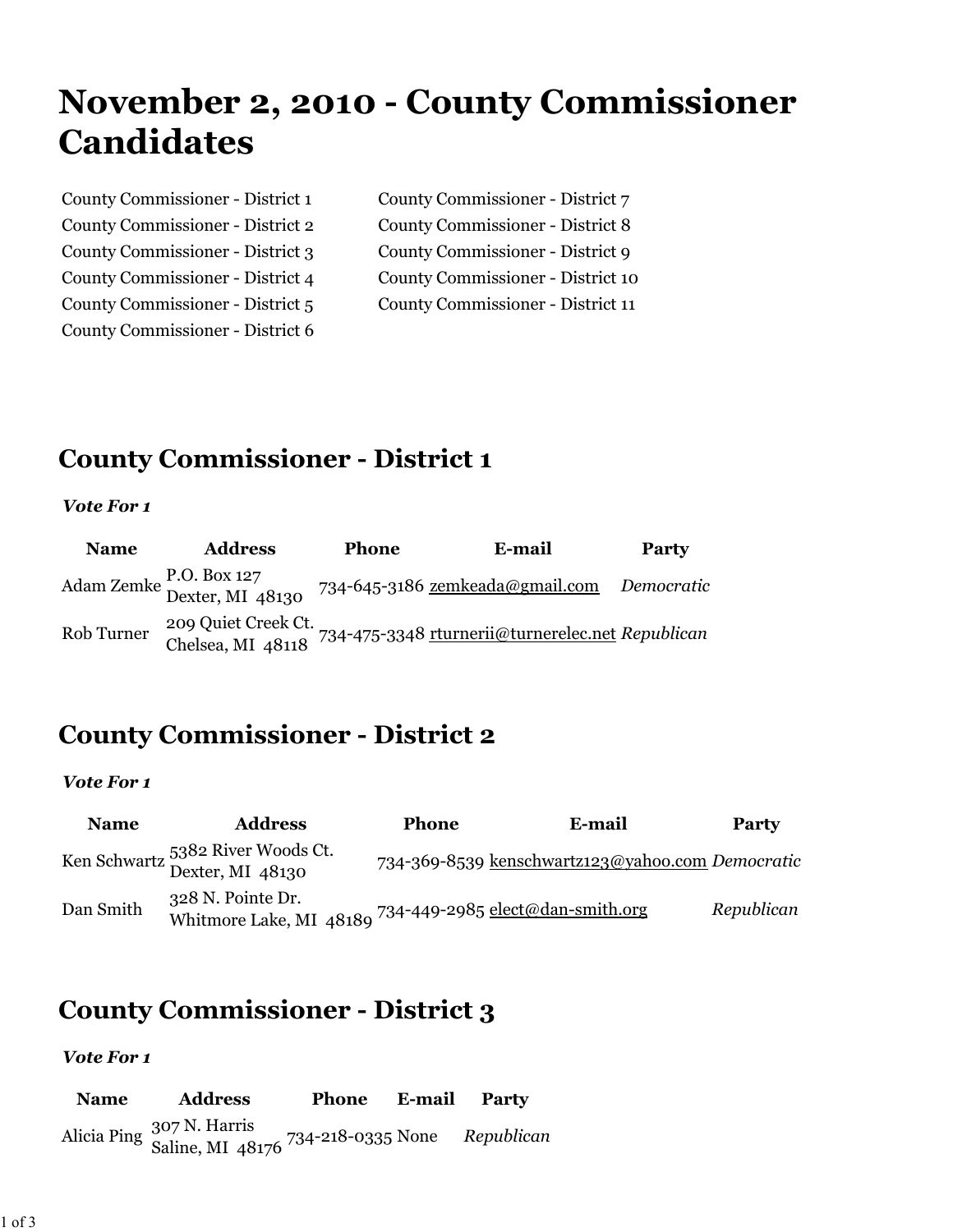# **County Commissioner - District 4**

### *Vote For 1*

| <b>Name</b>          | <b>Address</b>                      | <b>Phone</b> | E-mail                                                                                     | <b>Party</b> |
|----------------------|-------------------------------------|--------------|--------------------------------------------------------------------------------------------|--------------|
| <b>Wesley Prater</b> | 8303 Warner Rd.<br>Saline, MI 48176 |              | 734-944-0808 praterw@ewashtenaw.org Democratic                                             |              |
|                      |                                     |              | Robert Van Bemmelen 2509 Southlawn<br>Ypsilanti, MI 48197 734-434-5984 rvanbem@hotmail.com | Republican   |

# **County Commissioner - District 5**

### *Vote For 1*

| <b>Name</b>                                                                        | <b>Address</b> | <b>Phone</b> | E-mail                                                                                                 | Party      |
|------------------------------------------------------------------------------------|----------------|--------------|--------------------------------------------------------------------------------------------------------|------------|
| Rolland Sizemore Jr. 7727 Tuttle Hill Rd.<br>Ypsilanti, MI 48197 734-482-7279 None |                |              |                                                                                                        | Democratic |
| <b>Bill Emmerich</b>                                                               |                |              | 8021 Lake Crest Dr.<br>Ypsilanti, MI 48197 <sup>734-482-3100</sup> elect.emmerich@gmail.com Republican |            |

# **County Commissioner - District 6**

### *Vote For 1*

| <b>Name</b>       | <b>Address</b>                                                                                 | <b>Phone</b> | E-mail | Party      |
|-------------------|------------------------------------------------------------------------------------------------|--------------|--------|------------|
|                   | Ronnie D. Peterson 1146 Rue Willette<br>Ypsilanti, MI 48198 734-635-0791 None                  |              |        | Democratic |
| David H. Raaflaub | 432 Ainsworth Cir.<br>Ypsilanti, MI 48197 <sup>734-320-9007</sup> hraaflaub@aol.com Republican |              |        |            |

# **County Commissioner - District 7**

### *Vote For 1*

| <b>Name</b> | <b>Address</b>                           | <b>Phone</b> | E-mail                                                                                                             | <b>Party</b> |
|-------------|------------------------------------------|--------------|--------------------------------------------------------------------------------------------------------------------|--------------|
|             |                                          |              | Kristin F. Judge 6082 Vineyard Ave.<br>Ann Arbor, MI 48108 734-646-2088 friendsofkristinjudge@gmail.com Democratic |              |
| Sean Gray   | 5731 Rothbury Ct.<br>Ypsilanti, MI 48197 |              | 734-218-3900 scgray777@aol.com                                                                                     | Republican   |